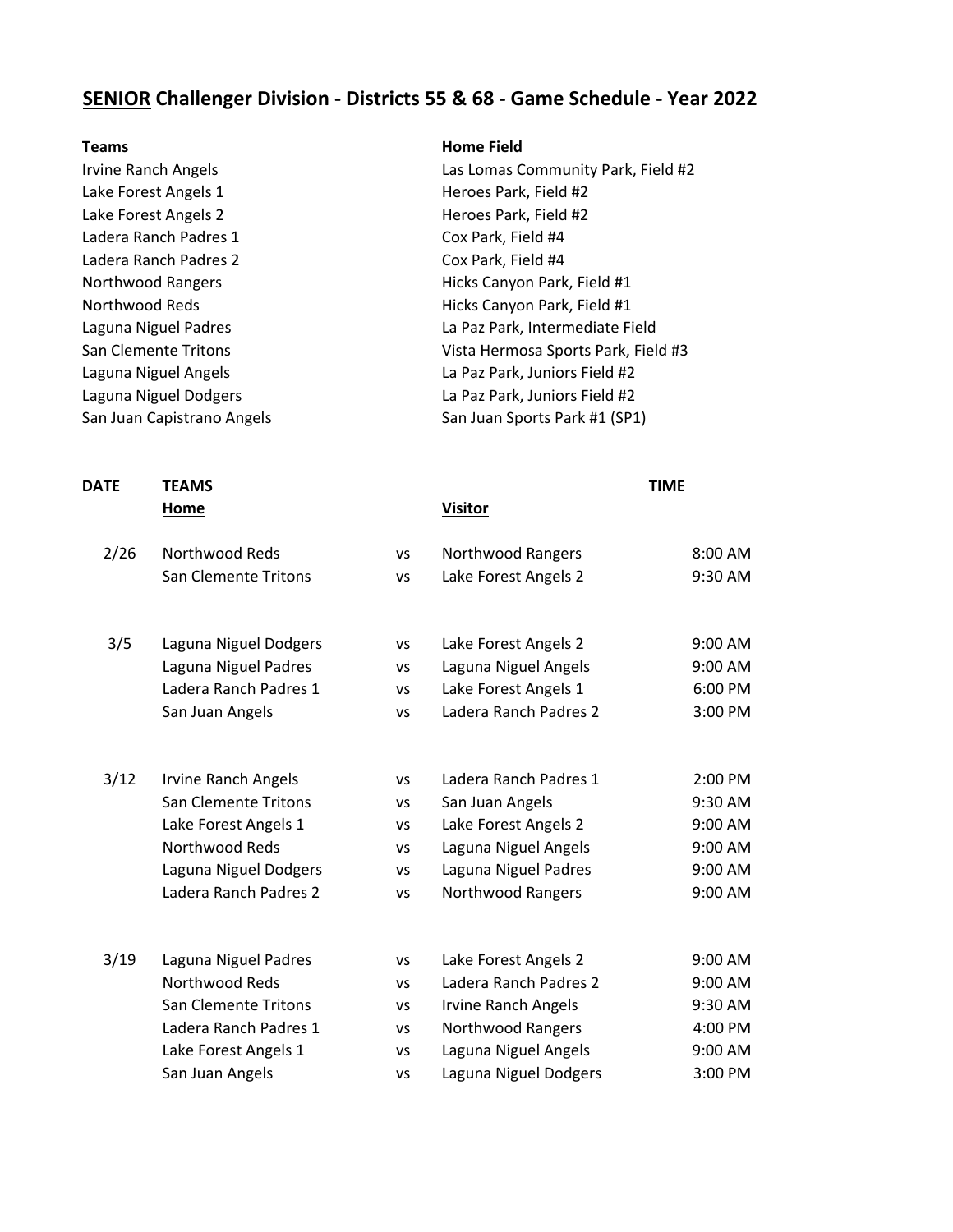# **SENIOR Challenger Division - Districts 55 & 68 - Game Schedule - Year 2022**

| 3/26 | Ladera Ranch Padres 1      | <b>VS</b> | <b>San Clemente Tritons</b> | 4:00 PM |
|------|----------------------------|-----------|-----------------------------|---------|
|      | Lake Forest Angels 1       | VS        | Laguna Niguel Padres        | 9:00 AM |
|      | San Juan Angels            | VS        | Lake Forest Angels 2        | 3:00 PM |
|      | Northwood Rangers          | <b>VS</b> | Northwood Reds              | 9:00 AM |
|      | Laguna Niguel Angels       | VS        | Laguna Niguel Dodgers       | 9:00 AM |
|      | <b>Irvine Ranch Angels</b> | VS        | Ladera Ranch Padres 2       | 2:00 PM |
| 4/2  | San Clemente Tritons       | VS        | Laguna Niguel Dodgers       | 9:30 AM |
|      | Lake Forest Angels 2       | VS        | <b>Northwood Rangers</b>    | 9:00 AM |
|      | Ladera Ranch Padres 2      | vs        | Laguna Niguel Padres        | 6:00 PM |
|      | Northwood Reds             | VS        | Lake Forest Angels 1        | 9:00 AM |
|      | Laguna Niguel Angels       | VS        | Ladera Ranch Padres 1       | 9:00 AM |
|      | <b>Irvine Ranch Angels</b> | VS        | San Juan Angels             | 2:00 PM |
| 4/9  | <b>Spring Break</b>        |           | <b>No Games</b>             |         |
| 4/16 | <b>Easter Break</b>        |           | <b>No Games</b>             |         |
| 4/23 | Northwood Reds             | VS        | Laguna Niguel Angels        | 9:00 AM |
|      | San Clemente Tritons       | VS        | Lake Forest Angels 1        | 9:30 AM |
|      | Laguna Niguel Padres       | VS        | San Juan Angels             | 9:00 AM |
|      | Lake Forest Angels 2       | VS        | <b>Irvine Ranch Angels</b>  | 9:00 AM |
|      | Laguna Niguel Dodgers      | VS        | Ladera Ranch Padres 1       | 9:00 AM |
|      | Ladera Ranch Padres 2      | VS        | Northwood Rangers           | 4:00 PM |
| 4/30 | Laguna Niguel Padres       | vs        | Ladera Ranch Padres 1       | 9:00 AM |
|      | Lake Forest Angels 1       | VS        | Lake Forest Angels 2        | 9:00 AM |
|      | Northwood Rangers          | VS        | Northwood Reds              | 9:00 AM |
|      | <b>Irvine Ranch Angels</b> | ٧S        | Laguna Niguel Dodgers       | 2:00 PM |
|      | Laguna Niguel Angels       | VS        | Ladera Ranch Padres 2       | 9:00 AM |
|      | San Juan Angels            | VS        | San Clemente Tritons        | 3:00 PM |
| 5/7  | San Clemente Tritons       | VS        | Laguna Niguel Angels        | 9:30 AM |
|      | Lake Forest Angels 2       | VS        | Ladera Ranch Padres 1       | 9:00 AM |
|      | <b>Irvine Ranch Angels</b> | VS        | Lake Forest Angels 1        | 2:00 PM |
|      | Northwood Reds             | VS        | Laguna Niguel Padres        | 9:00 AM |
|      | Laguna Niguel Dodgers      | VS        | San Juan Angels             | 9:00 AM |
|      | Ladera Ranch Padres 2      | vs        | Northwood Rangers           | 6:00 PM |